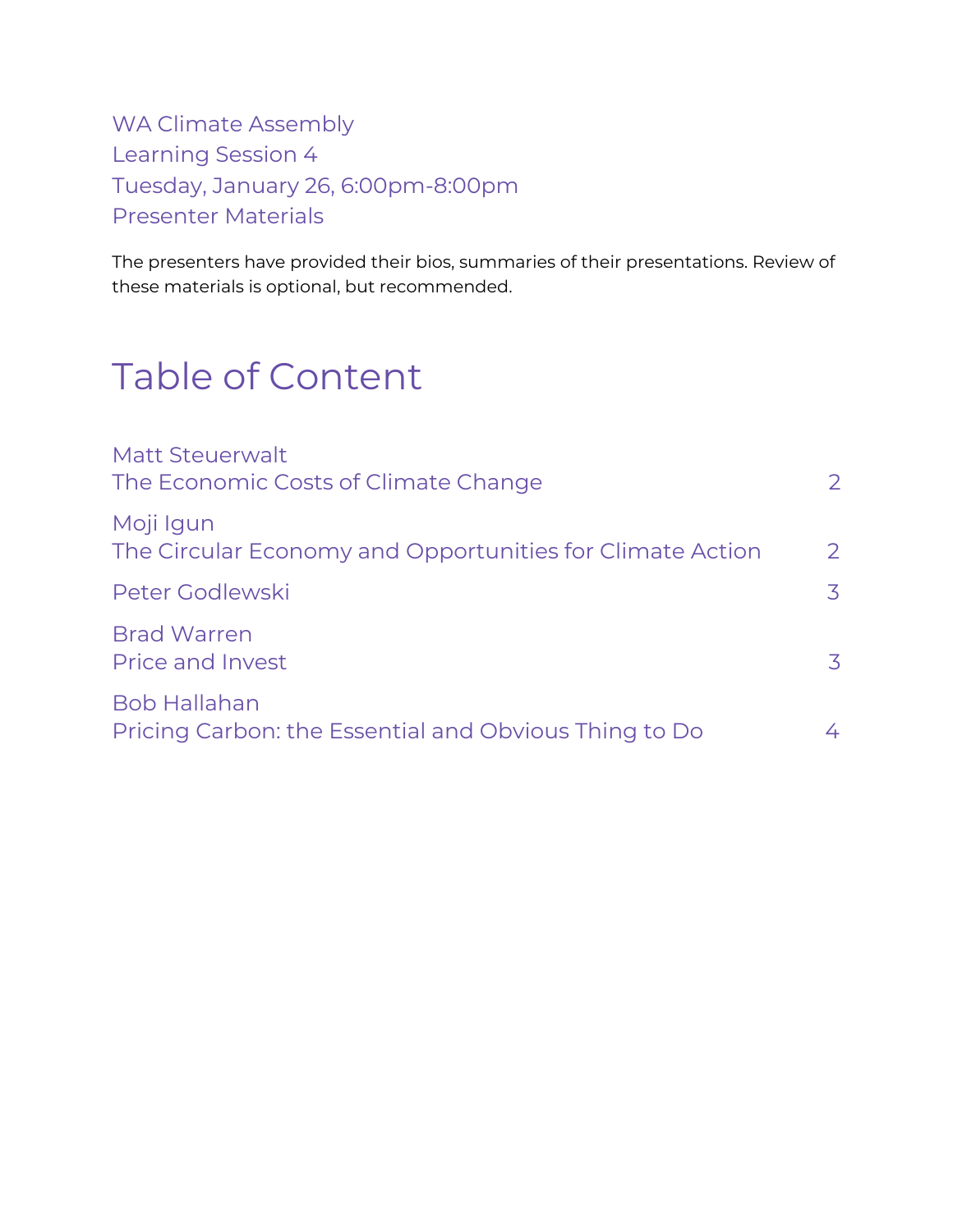## <span id="page-1-0"></span>**Matt Steuerwalt**

Partner at Insight Strategic Partners Teaching Associate Professor at the University of Washington *Expert Presenter*

## <span id="page-1-1"></span>**The Economic Costs of Climate Change**

### **About Matt:**

Matt Steuerwalt is a partner at Insight Strategic Partners and a Teaching Associate Professor at the Evans School of Public Policy and Governance. He was Governor Jay Inslee's Policy Director, Governor Chris Gregoire's energy and climate advisor, and worked for seven years at the Attorney General's Office, primarily on utility consumer protection. He began his career as a consultant in Washington DC, and doesn't miss it at all.

# <span id="page-1-2"></span>**Moji Igun**

Founder of Blue Daisi Consulting *Expert Presenter*

## <span id="page-1-3"></span>**The Circular Economy and Opportunities for Climate Action**

## **About Moji:**

Moji Igun is the founder of Blue Daisi Consulting which offers zero waste + sustainability consulting services to small and mid-sized businesses. She supports her clients in reducing waste by helping them find creative ways to keep trash out of the landfill. Moji is certified as a TRUE Zero Waste Advisor and enjoys drawing connections between zero waste and the broader spectrum of sustainability. She also serves on the Board of Directors for Zero Waste Washington.

### **Presentation summary:**

In the natural world, there is no such thing as waste. Materials are reabsorbed back into the earth in an endless cycle. Systems that are modeled after this framework offer environmental, economic, and social benefits. In this presentation, you will be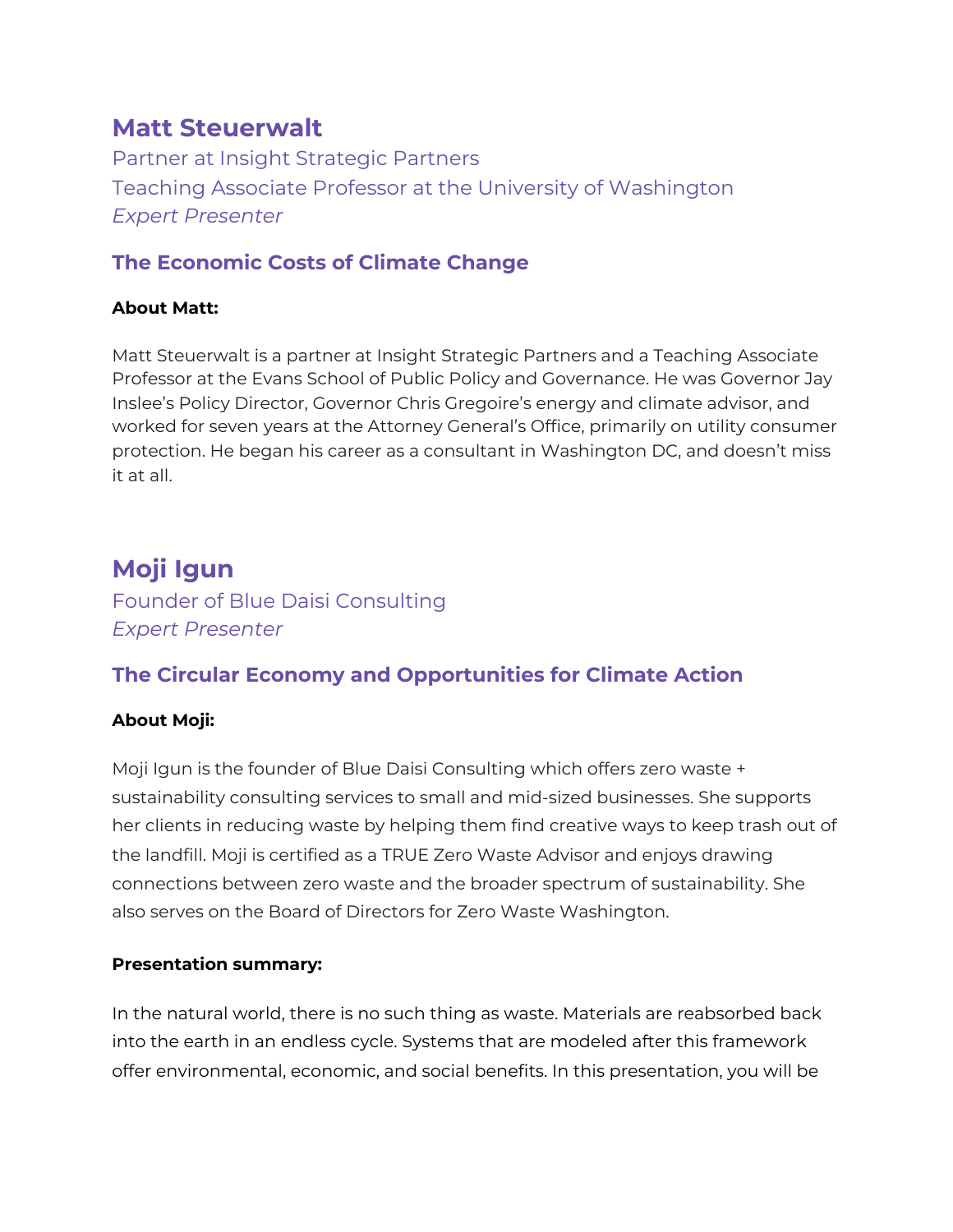introduced to the principles of the circular economy and shown the opportunities for Washington state to pursue bold climate action.

## <span id="page-2-0"></span>**Peter Godlewski**

Energy and Environment Government Affairs Director at the Association of Washington Business *Interested Party Presenter*

*Note: presentation information to come. Peter will be speaking on the business perspective of climate issues and on the difficulties of balancing environmental and economic interests.*

## <span id="page-2-1"></span>**Brad Warren**

Director of Global Ocean Health *Expert Presenter*

## <span id="page-2-2"></span>**Price and Invest**

### **About Brad:**

Brad Warren leads the National Fisheries Conservation Center and its Global Ocean Health program, which helps people who depend on healthy oceans protect their future from climate change, ocean acidification, and related challenges. Rising carbon emissions are eroding the ocean's capacity to keep making dinner for billions. To help tribes, coastal communities, and other "front-line" groups learn how to respond effectively, Warren and team analyzed major climate policies worldwide to compare their effectiveness in reducing emissions, and their effects on communities. As advisors to Tulalip Tribes, Warren and team helped Washington tribes strengthen and shape Washington's 2018 climate initiative, I-1631, to work well where they live. Warren proposed and served on Gov Gregoire's Washington State's Blue Ribbon Panel on Ocean Acidification (2012), among other initiatives to understand impacts, adapt and reduce pollution. Among his recent publications: "Gearing up for Carbon Removal" (NFCC 2019), "Policy Pivot in Puget Sound: Lessons learned from marine protected areas and tribally led estuarine restoration (with several coauthors, in Ocean & Coastal Management 2018), "Building Common Ground: A report on the Snohomish Triple Value Simulation Pilot Study" (Tulalip Tribes 2015).